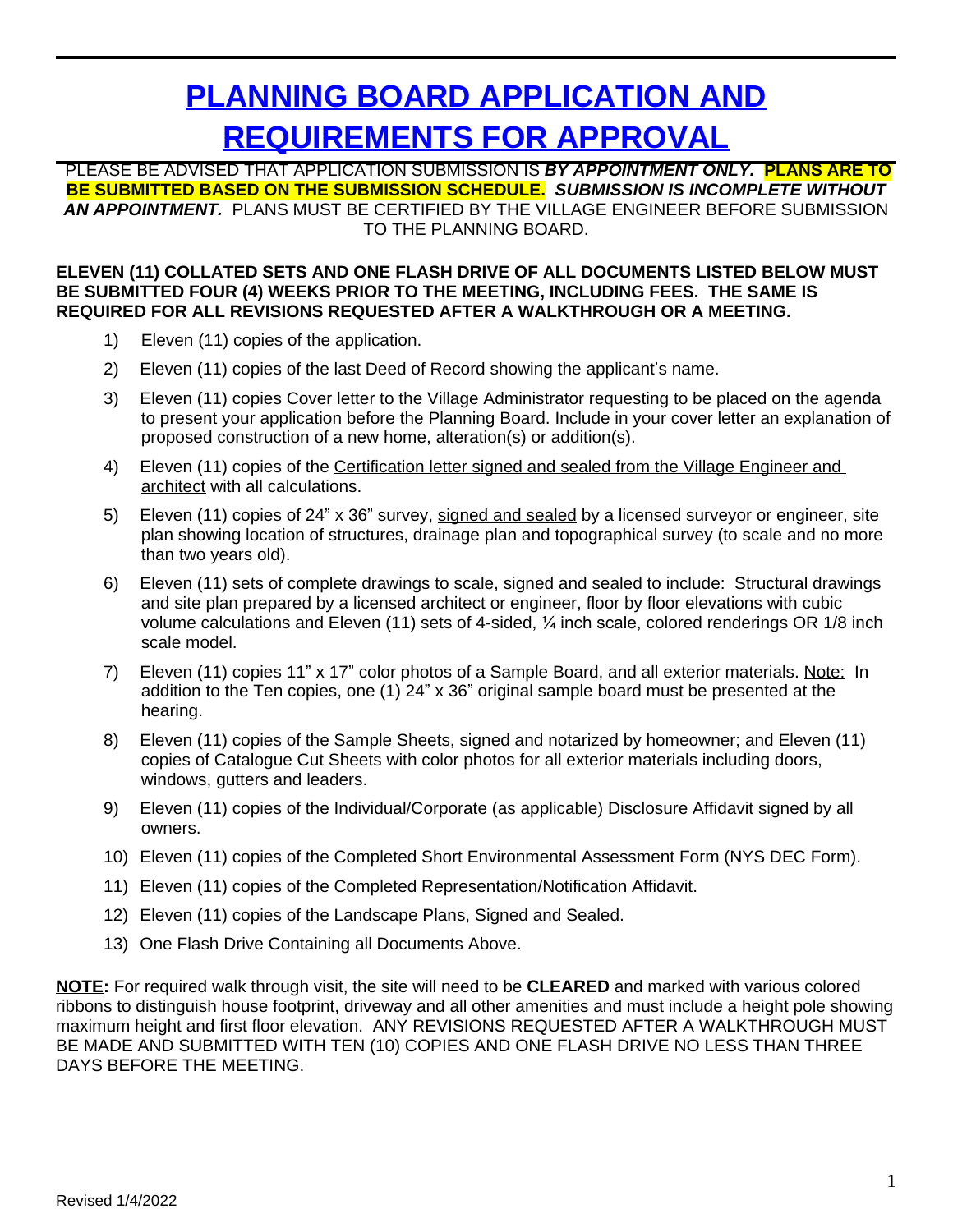# **PLANNING BOARD APPLICATION FEES**

- □ \$2,500.00 Deposit for Volume Certification (done before submission)
- □ \$600.00 Planning Board/Architectural Review Board Application Fee (non-refundable)
- $\Box$  \$3,750.00 Deposit for Legal Fees and advertising for site plan approval
- $\Box$  \$16,400.00 Water Capital Fee for construction of a new home (non-refundable)

# FEES FOR PARTITIONING

- 1. \$750.00 application fee per lot
- 2. \$1,000.00 deposit PLUS \$2,500 per proposed lot created

## FEES FOR SUBDIVISON

- 1. \$500.00 application fee per lot
- 2. \$1,000.00 deposit PLUS \$2,500.00 per proposed lot created

# UPON SUBMISSION OF THE APPROVED PLAN FOR A SIGNATURE

- 1. For a subdivision a deposit of 5% of the amount of the bond is required by resolution of the Planning Board granting final approval to defray the cost to the Village
- 2. For partitioning, a deposit of \$500.00 to defray the cost to the Village

# **LANDSCAPE REQUIREMENTS**

Eleven (11) color 1-inch = 20 feet scale computer generated Landscape Plans, signed, sealed and prepared by a NYS Licensed Landscape Architect and must include a chart and keys detailing the following:

- Tree # for proposed tree removal(s) showing quantities, location, size (caliper) botanical and common name
- Calculation for tree removal must show the total requested trees and caliper inch removal plus 10% for replacement in accordance with the *Village of Old Westbury Tree Removal Code*.
- Include on the Landscape plan: Existing and proposed site amenities, house, driveway, pool, tennis court, terraces, patios, decks and any other site structure(s).

# **PLEASE NOTE:**

- 1) The Licensed Landscape Architect must be present at the Board meeting.
- 2) Trees to be removed will require a tree removal permit issued by Michael Malatino, Superintendent of Buildings.

I understand any changes to the resolution will result in a fine Under Section 216-166, Penalties for Offenses. Each violation of this article shall be punishable by a fine of not more than \$25,000.00. In addition to such fine, the violator shall pay all costs and expenses incurred by the Village in proving such violation. I understand that any legal fees that exceed the initial deposit will require a new deposit to be made and all unclaimed funds shall become property of the Village, as per Section 103-5, seen below.

\_\_\_\_\_\_\_\_\_\_\_\_\_\_\_\_\_\_\_\_\_\_\_\_\_\_\_\_\_\_\_\_\_ \_\_\_\_\_\_\_\_\_\_\_\_\_\_\_\_\_\_\_\_\_\_\_\_\_\_\_\_\_\_\_\_\_ Owner **Dated Dated Dated Dated** 

\_\_\_\_\_\_\_\_\_\_\_\_\_\_\_\_\_\_\_\_\_\_\_\_\_\_\_\_\_\_\_\_\_ \_\_\_\_\_\_\_\_\_\_\_\_\_\_\_\_\_\_\_\_\_\_\_\_\_\_\_\_\_\_\_\_\_ Architect **Dated** 

# **§ 103-5: Additional deposits; return of excess deposit.**

Notwithstanding any other section of this Code, in the event that the amount of deposit required in § 103-3 is exhausted, then the applicant shall at such time as may be fixed by the appropriate board or administrative official, as the case may be, pay to the Village an additional deposit in the same amount as the original deposit. This shall be done as often as required until the conclusion of the application. In the event that the amount of the deposit shall exceed said cost at the conclusion of the particular application, the unused portion of the deposit shall be returned to the applicant, provided that the applicant shall, within six months thereof, file with the Village Clerk a written demand for such refund. All unclaimed deposits shall become the property of the Village six months after the filing of the final determination by the Village.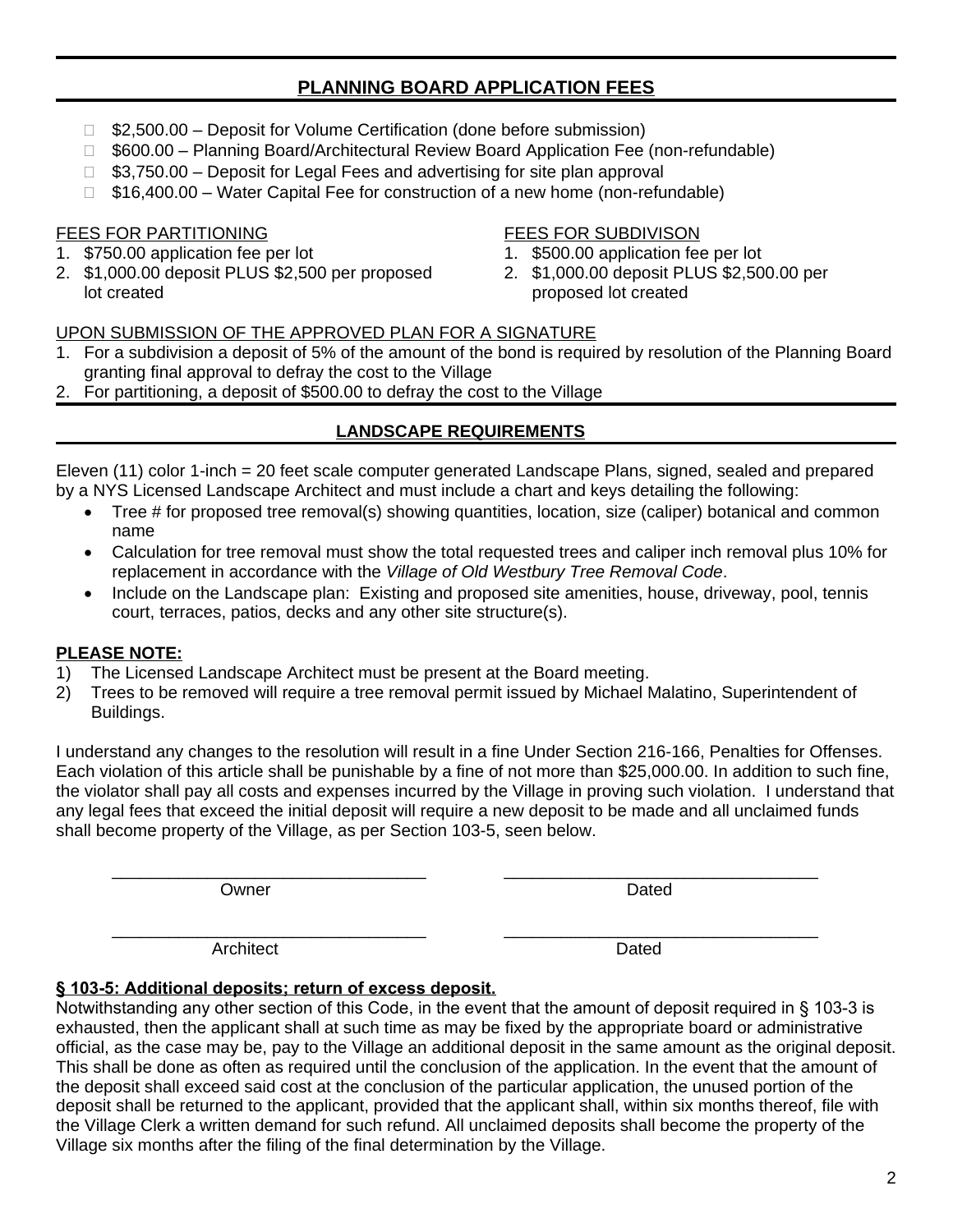### **OLD WESTBURY PLANNING BOARD SAMPLE SHEET**

|  | Catalogue cut sheets and manufacturer's names and styles are required for the following exterior finishes. |  |
|--|------------------------------------------------------------------------------------------------------------|--|
|  |                                                                                                            |  |

| $\mathbf{r}$ | Stone |
|--------------|-------|
|              |       |
|              |       |
|              |       |
|              |       |
|              |       |
|              |       |
|              |       |

The above approved materials and styles are to be implemented. Any change or alteration without the Board's approval is subject to fines no less than \$500.00 or more than \$10,000.00 as per §174-17 Amendments and penalties for offenses.

County of Nassau:

 : ss State of New York

\_\_\_\_\_\_\_\_\_\_\_\_\_\_\_\_\_\_\_\_\_\_\_\_\_\_\_\_\_\_\_\_\_\_\_ being duly sworn deposes and says that he/she is the person who signed the foregoing application; that he/she is authorized to make said application and abide by the above that the statements set forth therein are true.

Subscribed and sworn before me this \_\_\_\_\_\_\_day of \_\_\_\_\_\_\_\_\_\_\_\_\_\_\_\_\_\_\_\_\_ 20\_\_\_\_\_\_\_

\_\_\_\_\_\_\_\_\_\_\_\_\_\_\_\_\_\_\_\_\_\_\_\_\_\_\_\_\_\_\_\_\_\_\_\_\_ \_\_\_\_\_\_\_\_\_\_\_\_\_\_\_\_\_\_\_\_\_\_\_\_\_\_\_\_\_\_\_\_\_\_\_\_\_\_\_

Notary Public **Homeowner Signature**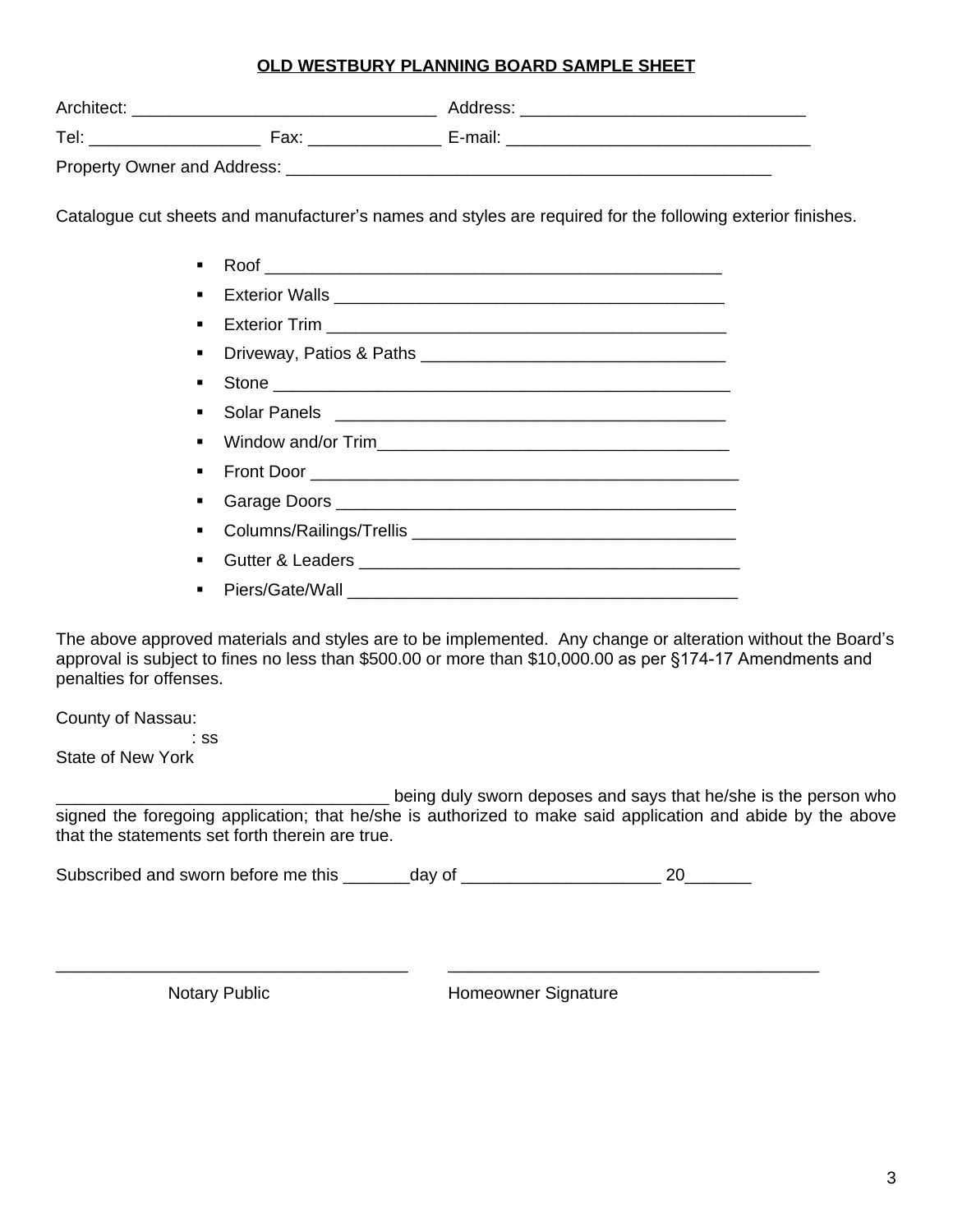# **PLANNING BOARD**

# **REPRESENTATION/NOTIFICATION AFFIDAVIT**

| Owner of Property:<br>,我们就会在这里的人,我们就会在这里的人,我们就会在这里的人,我们就会在这里,我们就会在这里的人,我们就会在这里,我们就会在这里的人,我们就会在这里的人,我们就                                                                                                                                                                                                                                                                                                                                                                                                                    |  |  |  |  |
|---------------------------------------------------------------------------------------------------------------------------------------------------------------------------------------------------------------------------------------------------------------------------------------------------------------------------------------------------------------------------------------------------------------------------------------------------------------------------------------------------------------------------|--|--|--|--|
|                                                                                                                                                                                                                                                                                                                                                                                                                                                                                                                           |  |  |  |  |
| Contract Vendee (if applicable):                                                                                                                                                                                                                                                                                                                                                                                                                                                                                          |  |  |  |  |
|                                                                                                                                                                                                                                                                                                                                                                                                                                                                                                                           |  |  |  |  |
| Name and Address of Representative:                                                                                                                                                                                                                                                                                                                                                                                                                                                                                       |  |  |  |  |
|                                                                                                                                                                                                                                                                                                                                                                                                                                                                                                                           |  |  |  |  |
| Name and Address of Notification:                                                                                                                                                                                                                                                                                                                                                                                                                                                                                         |  |  |  |  |
| ,我们就会在这里的人,我们就会在这里的人,我们就会在这里的人,我们就会在这里,我们就会在这里的人,我们就会在这里,我们就会在这里的人,我们就会在这里的人,我们就                                                                                                                                                                                                                                                                                                                                                                                                                                          |  |  |  |  |
| STATE OF NEW YORK)                                                                                                                                                                                                                                                                                                                                                                                                                                                                                                        |  |  |  |  |
| $:$ SS.                                                                                                                                                                                                                                                                                                                                                                                                                                                                                                                   |  |  |  |  |
| <b>COUNTY OF NASSAU</b> )                                                                                                                                                                                                                                                                                                                                                                                                                                                                                                 |  |  |  |  |
| Letter and says: that he/she is the person who proceed the person who being duly sworn, deposes and says: that he/she is the person who<br>signed the foregoing application for a permit; that he/she is authorized by the principal to make said<br>application; that the statements set forth therein are true; that the proposed work stated in said application is<br>authorized by the owner in fee; that if any changes are made during construction, he/she will file amended<br>plans before making such changes. |  |  |  |  |
| Subscribed to and sworn to before me this ________ day of _______________, 20_____                                                                                                                                                                                                                                                                                                                                                                                                                                        |  |  |  |  |

\_\_\_\_\_\_\_\_\_\_\_\_\_\_\_\_\_\_\_\_\_\_\_\_\_\_\_\_\_\_\_\_\_ \_\_\_\_\_\_\_\_\_\_\_\_\_\_\_\_\_\_\_\_\_\_\_\_\_\_\_\_\_\_\_\_\_ Applicant's signature Notary's official signature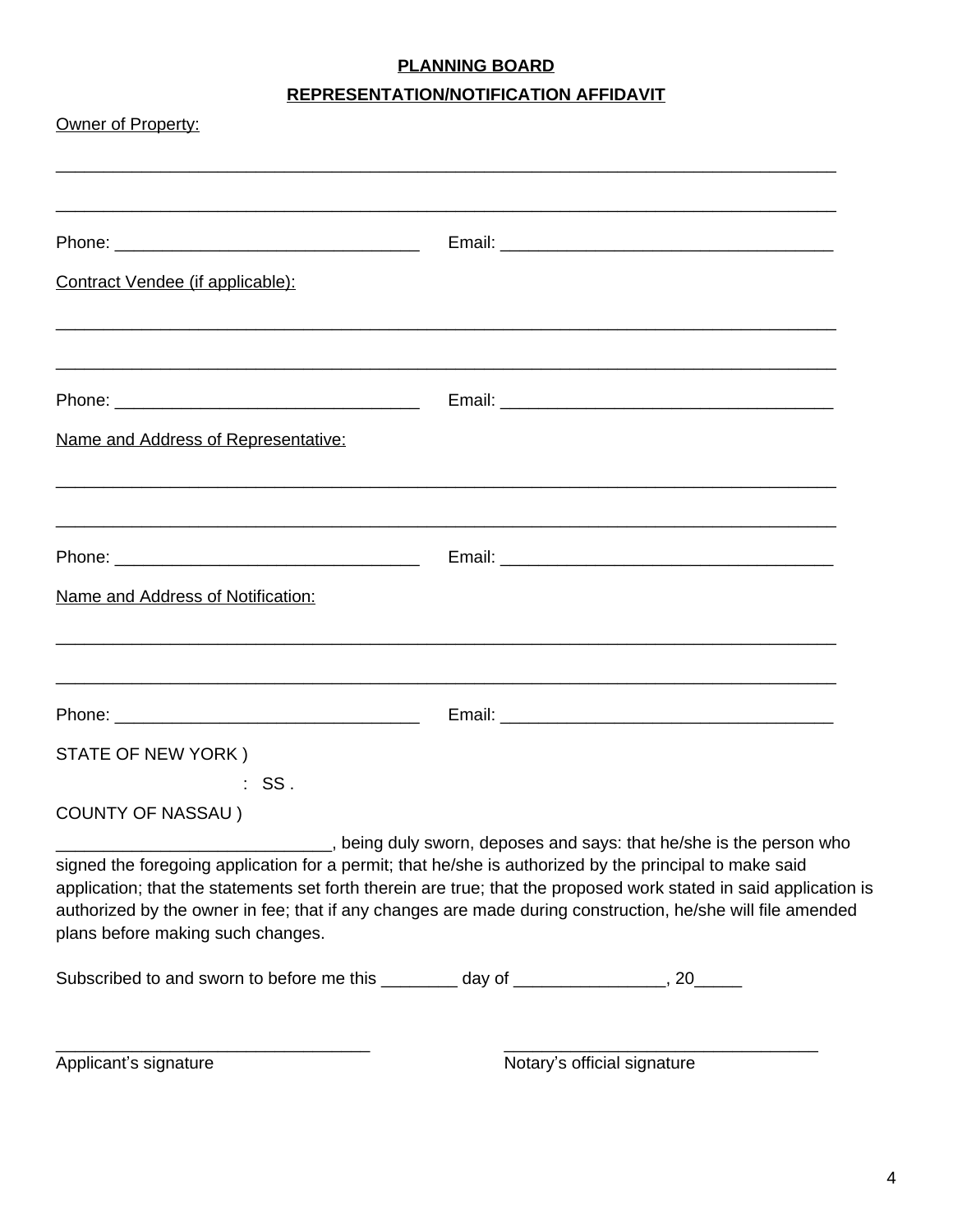### **INDIVIDUAL DISCLOSURE AFFIDAVIT**

|    | x<br>In the Matter of the Application of                                                                                                                                                                                                                                                                                                                                                                                                                                                                                                                                                                                                                                                                                                                                                                                                                                                                                                                                                                                                                                                                                                                                                                                                                                                                                                                                 |  |  |  |
|----|--------------------------------------------------------------------------------------------------------------------------------------------------------------------------------------------------------------------------------------------------------------------------------------------------------------------------------------------------------------------------------------------------------------------------------------------------------------------------------------------------------------------------------------------------------------------------------------------------------------------------------------------------------------------------------------------------------------------------------------------------------------------------------------------------------------------------------------------------------------------------------------------------------------------------------------------------------------------------------------------------------------------------------------------------------------------------------------------------------------------------------------------------------------------------------------------------------------------------------------------------------------------------------------------------------------------------------------------------------------------------|--|--|--|
|    | <b>DISCLOSURE AFFIDAVIT PURSUANT TO</b><br><b>GENERAL MUNICIPAL LAW SECTION 809</b><br>STATE OF NEW YORK)<br>SS.<br>COUNTY OF NASSAU)                                                                                                                                                                                                                                                                                                                                                                                                                                                                                                                                                                                                                                                                                                                                                                                                                                                                                                                                                                                                                                                                                                                                                                                                                                    |  |  |  |
|    | being duly sworn, deposes and says:                                                                                                                                                                                                                                                                                                                                                                                                                                                                                                                                                                                                                                                                                                                                                                                                                                                                                                                                                                                                                                                                                                                                                                                                                                                                                                                                      |  |  |  |
|    | 1. That I am over eighteen years of age and reside at:                                                                                                                                                                                                                                                                                                                                                                                                                                                                                                                                                                                                                                                                                                                                                                                                                                                                                                                                                                                                                                                                                                                                                                                                                                                                                                                   |  |  |  |
|    | 2. That I am the (owner, lessee, etc.) of the property, which forms the subject matter of this application,<br>and am fully familiar with all of the facts and circumstances hereinafter set forth.                                                                                                                                                                                                                                                                                                                                                                                                                                                                                                                                                                                                                                                                                                                                                                                                                                                                                                                                                                                                                                                                                                                                                                      |  |  |  |
|    | <b>Print Name</b><br>Signature                                                                                                                                                                                                                                                                                                                                                                                                                                                                                                                                                                                                                                                                                                                                                                                                                                                                                                                                                                                                                                                                                                                                                                                                                                                                                                                                           |  |  |  |
| 5. | 3. That there are no encumbrances or holders of any instruments creating an encumbrances upon the<br>subject property – except: (if any, set forth details)<br>4. That neither deponent not any other person mentioned in this affidavit is an officer or employee of the<br>Village of Old Westbury, or is related to a Village officer of employee - except: (if any, set forth details)<br>That no officer or the State of New York or any officer or employee of the Village of Old Westbury,<br>Town of North Hempstead, Town of Oyster Bay or Nassau County, or any person holding any position<br>or office, whether by election, appointment or otherwise in any party as defined by Subdivision 4,<br>Section 2 of the Election Law, or his/her spouse, their brothers, sisters, parents, children,<br>grandchildren, or the spouse of any of them is the applicant, or an officer, director, partner, member or<br>employee of the applicant, or, legally or beneficially owns or controls stock of the applicant or is<br>associated with the applicant in a joint venture, or is a party to an agreement with the applicant,<br>expresses or implied, whereby he may receive any payment or other benefit, whether or not for<br>services rendered, dependent or contingent upon the favorable approval of such application petition or<br>request - except: |  |  |  |
| 6. | That in the event there is any change in the matters set forth herein prior to the issuance of, as<br>applicable, a certificate of occupancy or other final Village approval associated with the application for<br>the property affected hereby, deponent(s) will file with the Village of Old Westbury a supplemental<br>affidavit indicating the details of such change within 48 hours of such change.                                                                                                                                                                                                                                                                                                                                                                                                                                                                                                                                                                                                                                                                                                                                                                                                                                                                                                                                                               |  |  |  |
|    | Sworn to before me this ________ day of _________________, 20_____                                                                                                                                                                                                                                                                                                                                                                                                                                                                                                                                                                                                                                                                                                                                                                                                                                                                                                                                                                                                                                                                                                                                                                                                                                                                                                       |  |  |  |

Applicant's signature Notary's official signature

**NOTE:** Ownership of less than 5% of the stock of a corporation whose stock is listed on the New York or American Stock Exchange shall not constitute an interest for purposes of this disclosure affidavit.

\_\_\_\_\_\_\_\_\_\_\_\_\_\_\_\_\_\_\_\_\_\_\_\_\_\_\_\_\_\_\_\_\_ \_\_\_\_\_\_\_\_\_\_\_\_\_\_\_\_\_\_\_\_\_\_\_\_\_\_\_\_\_\_\_\_\_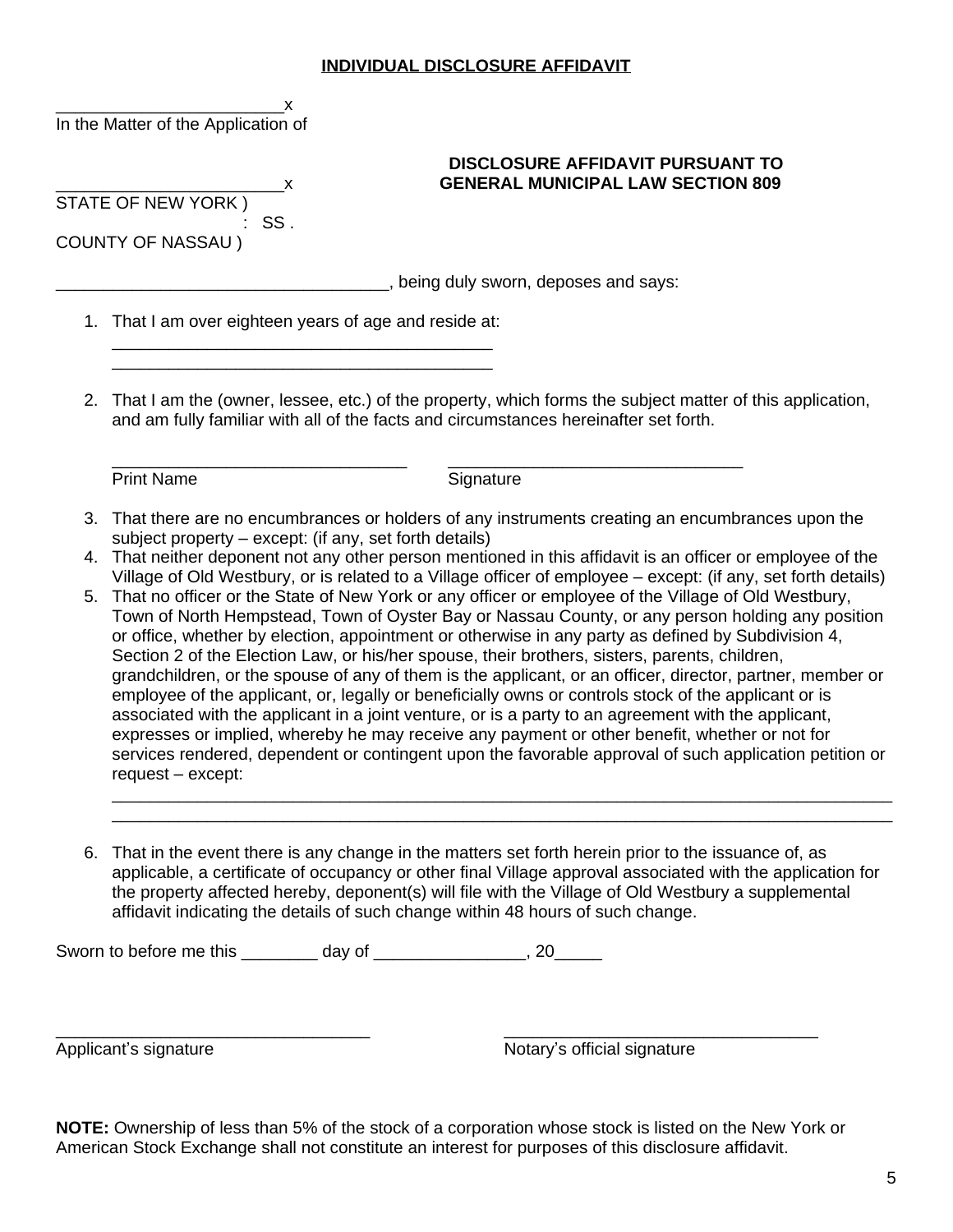# **AFFIDAVIT OF OFFICER OR CORPORATE APPELLANT**

| STATE OF NEW YORK)<br>SS.                                             |                                                                                                                                                                                                                 |  |  |  |  |
|-----------------------------------------------------------------------|-----------------------------------------------------------------------------------------------------------------------------------------------------------------------------------------------------------------|--|--|--|--|
| <b>COUNTY OF NASSAU)</b>                                              |                                                                                                                                                                                                                 |  |  |  |  |
|                                                                       | Letter State Books and says that he/she process and says that he/she                                                                                                                                            |  |  |  |  |
|                                                                       |                                                                                                                                                                                                                 |  |  |  |  |
| appeal and in any papers submitted herewith are in all respects true. | hereinbefore described and is the Appellant herein; that the statements contained in the foregoing notice of                                                                                                    |  |  |  |  |
| Sworn to me this _________ day of _________________, 20_____.         |                                                                                                                                                                                                                 |  |  |  |  |
| Signature of Officer or<br><b>Corporate Appellant</b>                 | Notary's official signature                                                                                                                                                                                     |  |  |  |  |
|                                                                       | AFFIDAVIT OF AGENT OF INDIVIDUAL APPELLANT                                                                                                                                                                      |  |  |  |  |
| STATE OF NEW YORK)                                                    |                                                                                                                                                                                                                 |  |  |  |  |
| $:$ SS.<br><b>COUNTY OF NASSAU)</b>                                   |                                                                                                                                                                                                                 |  |  |  |  |
|                                                                       |                                                                                                                                                                                                                 |  |  |  |  |
|                                                                       |                                                                                                                                                                                                                 |  |  |  |  |
| which has not been revoked and is in full force and effect.           | herein and that the statements contained in the foregoing notice of appeal and in any papers submitted<br>herewith are in all respects true; that deponent has been duly authorized by said Appellant dated the |  |  |  |  |
| Sworn to me this _________ day of _________________, 20_____.         |                                                                                                                                                                                                                 |  |  |  |  |

\_\_\_\_\_\_\_\_\_\_\_\_\_\_\_\_\_\_\_\_\_\_\_\_\_\_\_\_\_\_\_\_\_ \_\_\_\_\_\_\_\_\_\_\_\_\_\_\_\_\_\_\_\_\_\_\_\_\_\_\_\_\_\_\_\_\_

Agent's signature Notary's official signature